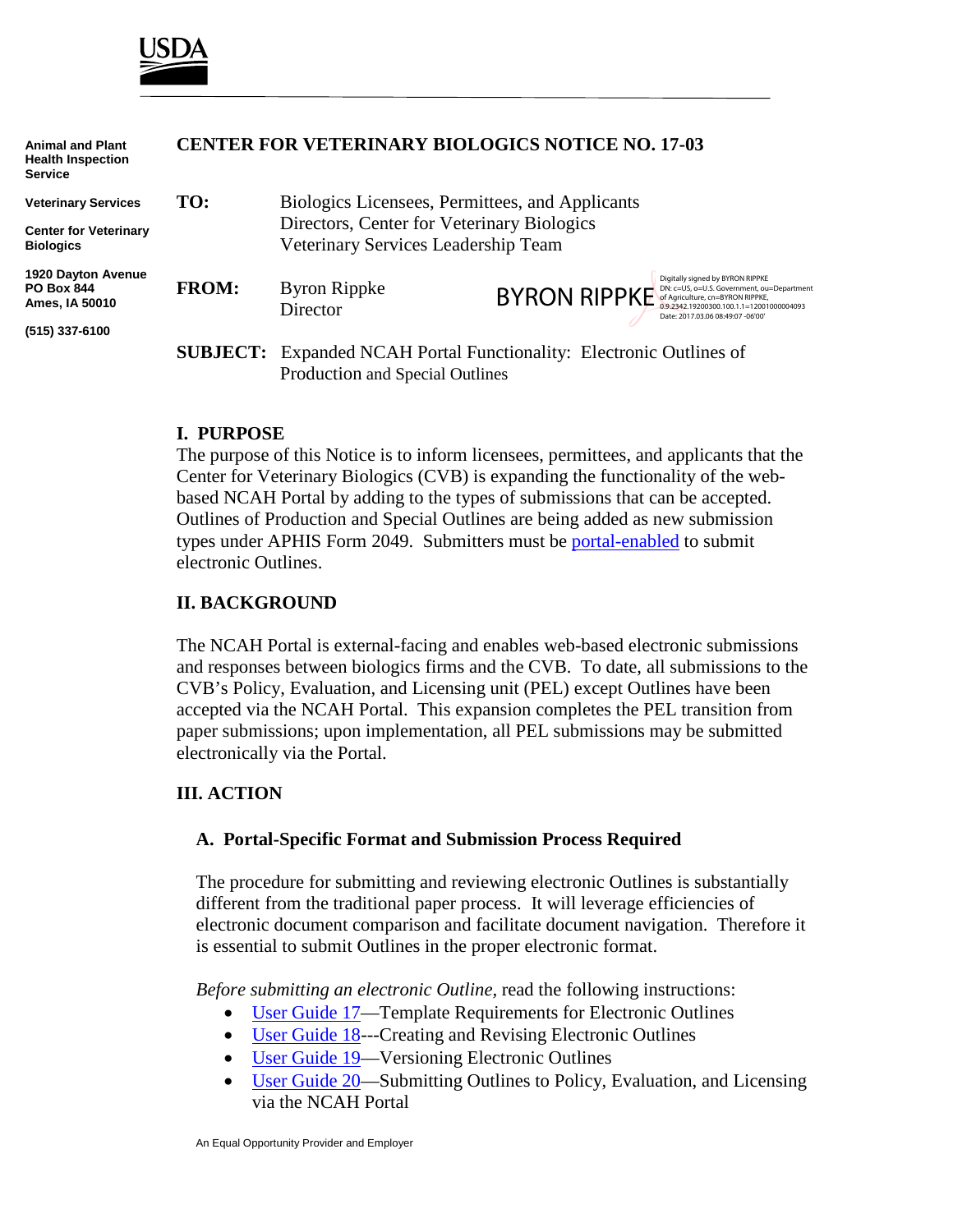The procedure includes:

- Document preparation on CVB-approved template with navigable headings
- Establishment of a "baseline" electronic version from which future revisions may be compared. A baseline **must** be identical in content to the most recent paper Outline and file with the CVB. A baseline must be on file at the CVB before Outline content is revised.
- The same MS Word document will be repeatedly exchanged between the firm and the CVB, with current changes tracked, as revisions are warranted.

Companion videos for each of these User Guides are also available on the [NCAH](https://www.aphis.usda.gov/aphis/ourfocus/animalhealth/veterinary-biologics/sa_ncah_portal_guidance/ct_cvb_portal_guidance)  [Portal Guidance page](https://www.aphis.usda.gov/aphis/ourfocus/animalhealth/veterinary-biologics/sa_ncah_portal_guidance/ct_cvb_portal_guidance) of the CVB website.

Direct any additional questions to [CVB.PIMS@aphis.usda.gov.](mailto:CVB.PIMS@aphis.usda.gov)

## **B. Staged Submissions**

The CVB anticipates a substantial influx of submissions as firms file their Baseline versions of electronic Outlines. Please submit only **one** electronic Outline until the CVB has confirmed that the document format and submission details are correct.

Once an initial electronic Outline has been processed by the CVB, please limit electronic Outline submissions for your firm so that there are no more than 10 pending review by the CVB at any given time. The CVB plans to assign extra personnel to process Baseline versions, but it will take time to convert all Outlines to electronic format industry wide. Assistance in providing a manageable submission flow is appreciated.

# **IV. IMPLEMENTATION/ APPLICABILITY**

Detailed procedural instructions and companion training videos are available immediately on the [NCAH Portal Guidance page](https://www.aphis.usda.gov/aphis/ourfocus/animalhealth/veterinary-biologics/sa_ncah_portal_guidance/ct_cvb_portal_guidance) of the CVB website. Users are expected to read and understand User Guides 17 through 20 *prior to* submitting electronic Outlines.

The NCAH Portal will be updated to accept electronic Outlines on March 16, 2017. Notification of the exact date will be posted to the CVB's [NCAH Portal Guidance web](https://www.aphis.usda.gov/aphis/ourfocus/animalhealth/veterinary-biologics/sa_ncah_portal_guidance/ct_cvb_portal_guidance)  [page.](https://www.aphis.usda.gov/aphis/ourfocus/animalhealth/veterinary-biologics/sa_ncah_portal_guidance/ct_cvb_portal_guidance) Outlines not submitted according to the User Guides will be closed out in the NCAH Portal without review, with a note to resubmit in the proper manner.